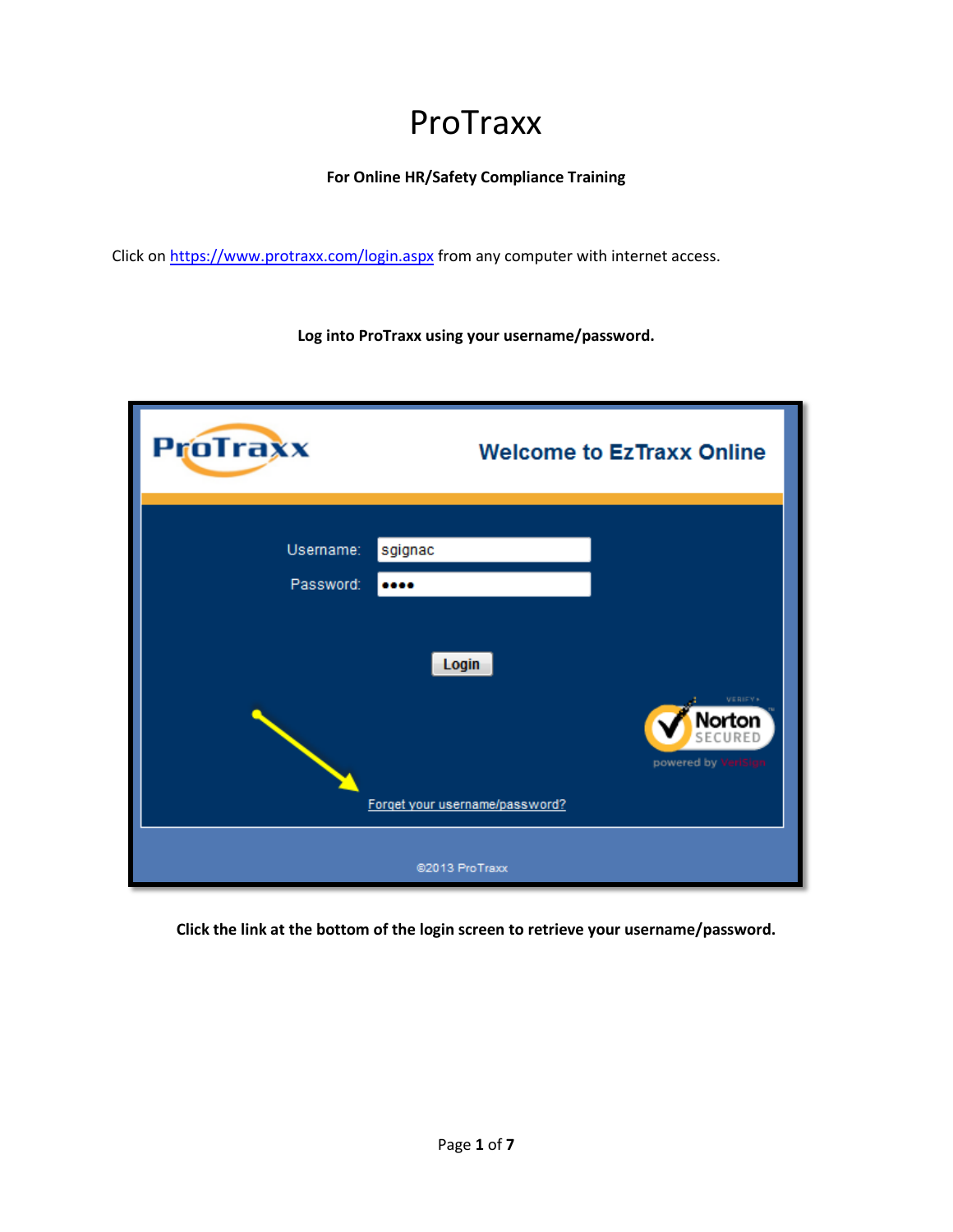Successful login will bring you to this screen.

| <b>ProTraxx Testing District I - (P)</b>     |                                                                                                                                                                                                                                                                                                                                                                                                                                                                                                                                                                                                                                                                                                                                                                                                                                                                                                                                                                                                                                                                   | Powered By                                                 | <b>ProTraxx</b> |
|----------------------------------------------|-------------------------------------------------------------------------------------------------------------------------------------------------------------------------------------------------------------------------------------------------------------------------------------------------------------------------------------------------------------------------------------------------------------------------------------------------------------------------------------------------------------------------------------------------------------------------------------------------------------------------------------------------------------------------------------------------------------------------------------------------------------------------------------------------------------------------------------------------------------------------------------------------------------------------------------------------------------------------------------------------------------------------------------------------------------------|------------------------------------------------------------|-----------------|
|                                              |                                                                                                                                                                                                                                                                                                                                                                                                                                                                                                                                                                                                                                                                                                                                                                                                                                                                                                                                                                                                                                                                   | <b>Welcome David Daniels</b>                               |                 |
| <b>ENROLLMENTS *</b><br>$FORMS$ $\sim$       | INSTRUCTORS * ASSESSMENTS * TEACHER PROCESSES * LEARNING COMMUNITY * REPORTS * HOME                                                                                                                                                                                                                                                                                                                                                                                                                                                                                                                                                                                                                                                                                                                                                                                                                                                                                                                                                                               |                                                            |                 |
| $\sqrt{2}$<br><b>My Profile</b>              |                                                                                                                                                                                                                                                                                                                                                                                                                                                                                                                                                                                                                                                                                                                                                                                                                                                                                                                                                                                                                                                                   | MyEzTraxx Summary<br>Title                                 | Count           |
| <b>Home</b><br>Logout                        |                                                                                                                                                                                                                                                                                                                                                                                                                                                                                                                                                                                                                                                                                                                                                                                                                                                                                                                                                                                                                                                                   | Activities to attend in next 7 days                        | $\Omega$        |
| <b>8 Update Profile</b><br>Help<br>×         |                                                                                                                                                                                                                                                                                                                                                                                                                                                                                                                                                                                                                                                                                                                                                                                                                                                                                                                                                                                                                                                                   | <b>Class Evaluations Due</b><br><b>Pending Enrollments</b> | $\mathbf{0}$    |
| <b>Resources</b><br>$\vert \mathbf{v} \vert$ |                                                                                                                                                                                                                                                                                                                                                                                                                                                                                                                                                                                                                                                                                                                                                                                                                                                                                                                                                                                                                                                                   | <b>Pending Activity Requests</b>                           | $\Omega$        |
| <b>Service Providers</b>                     | <b>Welcome to Your District's ProTraxx Home Page!</b>                                                                                                                                                                                                                                                                                                                                                                                                                                                                                                                                                                                                                                                                                                                                                                                                                                                                                                                                                                                                             | Certificates to expire within 90 days<br>(Teaching Under)  |                 |
|                                              | <b>The Challenge</b>                                                                                                                                                                                                                                                                                                                                                                                                                                                                                                                                                                                                                                                                                                                                                                                                                                                                                                                                                                                                                                              | Certificates to expire within 1 year<br>(Teaching Under)   |                 |
|                                              | To effectively manage the numerous tasks associated with these offerings demands a substantial amount of time, energy and resources. ProTraxx creates the environment to streamline processes,<br>reduce data entry, eliminate paper processes, and utilize collected data to make informed decisions about staff and student needs.                                                                                                                                                                                                                                                                                                                                                                                                                                                                                                                                                                                                                                                                                                                              | Certificates to expire within 90 days<br>(AIII)            |                 |
| <b>HR Course</b>                             | While the No Child Left Behind Act has prompted administrators to focus attention on accountability fo thus ent performance, many districts and organizations are unable to include staff data in the<br>essential data collection and analysis process due to disparate systems and incomplete information.                                                                                                                                                                                                                                                                                                                                                                                                                                                                                                                                                                                                                                                                                                                                                      | Certificates to expire within 6<br>months                  |                 |
|                                              | <b>The Solution</b>                                                                                                                                                                                                                                                                                                                                                                                                                                                                                                                                                                                                                                                                                                                                                                                                                                                                                                                                                                                                                                               | (AII)<br>My Forms - Action Required                        | $\mathbf{1}$    |
|                                              | ProTraxx provides a single database for the collection and tracking of employee and participant data including:<br>· date of hire and termination<br>· position - school, title and grade, mentor status<br>· certification and endorsements held and related requirements<br>· evaluations - cycles, evaluators, observation dates<br>. education - both upon hire credentials as well as ongoing post secondary learning<br>· participation in district-offered programs defined by topic, targeted audience, in-service dates<br>Collectively, the information being stored is available to both the teacher and administrator through the Staff Profile - a complete snapshot of each employee. This data may be used alone, or in<br>combination with student data to identify areas of interest, need, growth and best practice.<br>Our tools allow for the direct alignment of all learning experiences with any goal, standard, or other initiative beginning with those outlined in a staff member's annual individual professional<br>development plan. |                                                            |                 |

To access training videos click "Launch HR Courses".



| <b>MARKET</b><br><b>ProTraxx Testing District I - (P)</b><br><b>Profrass</b>                                                                                                                                                                                                                                                                                                                                                                                                                                               |  |                                                             |     |  |
|----------------------------------------------------------------------------------------------------------------------------------------------------------------------------------------------------------------------------------------------------------------------------------------------------------------------------------------------------------------------------------------------------------------------------------------------------------------------------------------------------------------------------|--|-------------------------------------------------------------|-----|--|
| ROLLARNIS - FORME - INCINACIONE - ASSESSMENTE - ISACHER MICCESSES - LEARNING CONNAUNTY - REPORTS - HONE                                                                                                                                                                                                                                                                                                                                                                                                                    |  | ANNIE ALEFFE - Agnitud - Caperelli                          |     |  |
|                                                                                                                                                                                                                                                                                                                                                                                                                                                                                                                            |  |                                                             |     |  |
| <b>IA Bullis</b>                                                                                                                                                                                                                                                                                                                                                                                                                                                                                                           |  | <b>Takes Summers</b>                                        |     |  |
| <b>Billing</b>                                                                                                                                                                                                                                                                                                                                                                                                                                                                                                             |  |                                                             | Gun |  |
| <b>Disgma</b>                                                                                                                                                                                                                                                                                                                                                                                                                                                                                                              |  | Adjustice to allerg in real 7 days.                         |     |  |
| <b>Constitute Profits</b>                                                                                                                                                                                                                                                                                                                                                                                                                                                                                                  |  | <b>Class Evaluations Com</b>                                |     |  |
|                                                                                                                                                                                                                                                                                                                                                                                                                                                                                                                            |  | <b>Paning Emminants</b>                                     |     |  |
| <b>STEAM AND</b>                                                                                                                                                                                                                                                                                                                                                                                                                                                                                                           |  | <b>Paning Adult Teams</b>                                   |     |  |
| Welcome to Your Clubbit's Profiters Home Page!<br><b><i><u>Antonia Brookland</u></i></b>                                                                                                                                                                                                                                                                                                                                                                                                                                   |  | California is annie within 10 days<br>(Teaching United)     |     |  |
| <b>Mas Chathong</b>                                                                                                                                                                                                                                                                                                                                                                                                                                                                                                        |  | Cantificates to angies within 1 pear<br>(Resoluting United) |     |  |
| To affectualy manage the numerous tests associated with these offerings demands a substantial amount of time, anargy and resources. Bisfraux creates the anumerous to alleanning processes,<br>launch<br>reduce date entry, allminate paper processes, and utilize milested date to make internal deceives about staff and student results.                                                                                                                                                                                |  | Carlifornia is angilla willich 20 days<br><b>GRAFTS</b>     |     |  |
| <b>HR Courses</b><br>while the fit Child Left Sellind Ad has prompted administers to focus attention on accountability further performance, many distributed performance and internations are unable to include staff data in the                                                                                                                                                                                                                                                                                          |  | Cantilizates in major within 8<br><b>HANDS</b>              |     |  |
| <b>When Keels Misson</b>                                                                                                                                                                                                                                                                                                                                                                                                                                                                                                   |  | mill                                                        |     |  |
| Profitage provides a single detabase for the mileston and trading of amployee and performer data induling:<br>· date of him and termination<br>· position - advest, title and grade, mariter status<br>a cartification and andoresments held and related requirements<br>· evaluations = colles, evaluators, showratton dates<br>· aducation = both upon hire credentials as well as originity post excenders learning<br>a participation in district offered programs defined by him. Sergened audience, in service dates |  | <b>My France: Address Comment</b>                           |     |  |
| Callectively. the information being alored is available to both the teacher and administrator through the Staff Brofile = a complete snepshot of each employee. This date may be used alore, or in<br>continuation with student date to cleriffy areas of interest, need, growth and best practice.                                                                                                                                                                                                                        |  |                                                             |     |  |
| Our look allow for the drest alignment of all learning experiences with any goal, standard, or other mitative beginning with those sulfined in a staff member's annual individual professional<br>desalizament plan.                                                                                                                                                                                                                                                                                                       |  |                                                             |     |  |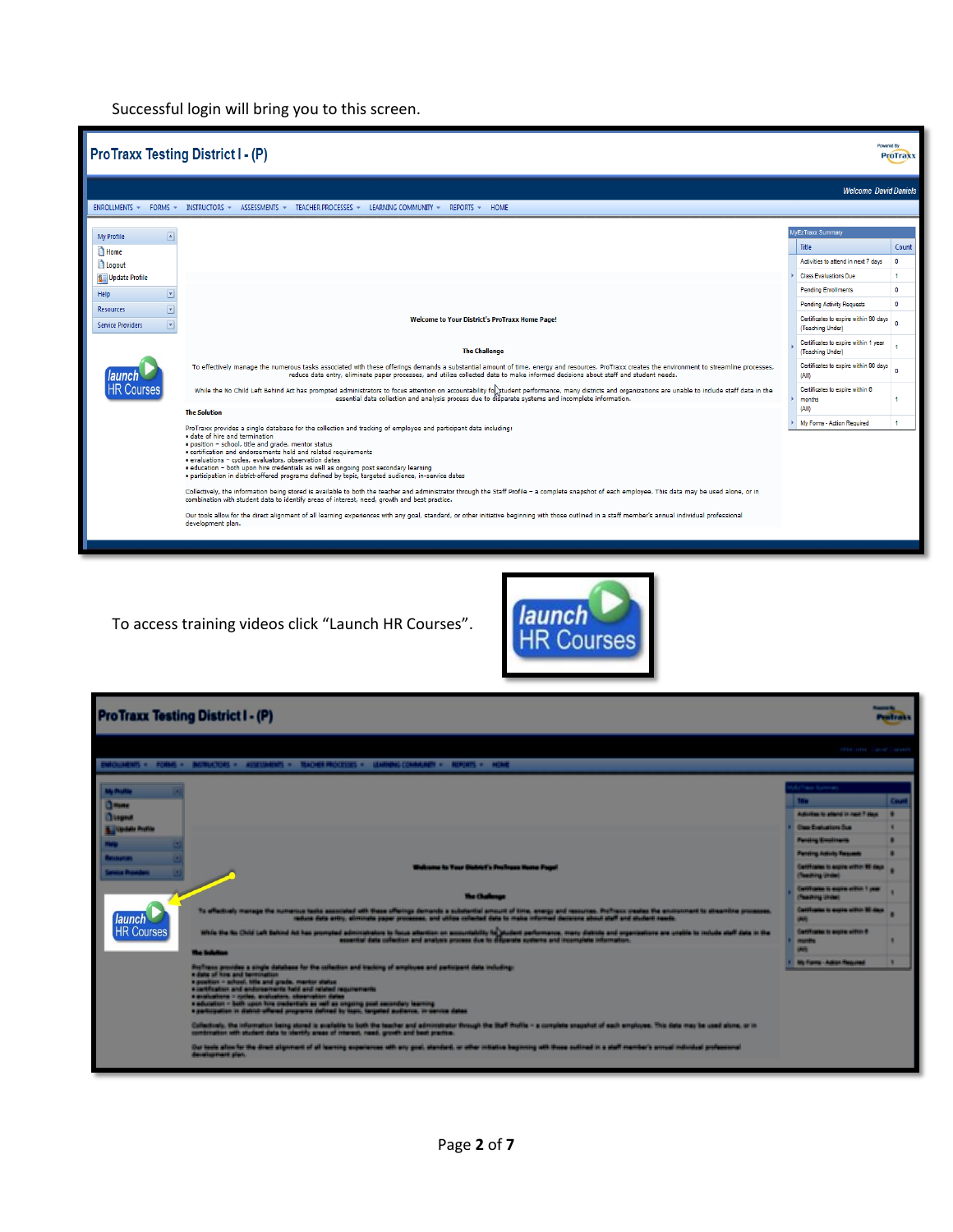In the list of courses click "Enroll Now!"



| This session will train you to identify bloodborne<br>pathogens, or BBPs, that might be present in the<br>workplace; understand how certain diseases are<br>transmitted through blood; determine your risk of<br><b>Bloodborne</b>                                                                                                                                         | <b>Course Code</b> |
|----------------------------------------------------------------------------------------------------------------------------------------------------------------------------------------------------------------------------------------------------------------------------------------------------------------------------------------------------------------------------|--------------------|
| exposure to bloodbornepathogens in the workplace;<br><b>Enroll Now!</b><br>Pathogens<br>protect yourself from exposure through prevention and<br>$(2014 - 2015)$<br>by following certain procedures if you are exposed;<br>respond appropriately if you are exposed to bloodborne<br>pathogens; and understand your right to medical<br>evaluations. Duration: 24 minutes. | PRTO-15-998-002    |

To enroll in the class click on "Enroll in Online Course"

**Enroll In Online Course** 

| <b>Enroll In Online Course</b>                                                                                                                                                                                                                                                                                                                                  |                                         |  |  |  |  |  |
|-----------------------------------------------------------------------------------------------------------------------------------------------------------------------------------------------------------------------------------------------------------------------------------------------------------------------------------------------------------------|-----------------------------------------|--|--|--|--|--|
| <b>View Activity Class</b><br><b>Back to Online Courses</b>                                                                                                                                                                                                                                                                                                     |                                         |  |  |  |  |  |
| <b>Activity Name:</b>                                                                                                                                                                                                                                                                                                                                           | Diversity for All Employees (2014-2015) |  |  |  |  |  |
| <b>Sub Title:</b>                                                                                                                                                                                                                                                                                                                                               | Diversity for All Employees (2014-2015) |  |  |  |  |  |
| <b>Session Type:</b>                                                                                                                                                                                                                                                                                                                                            | <b>Multiple Session</b>                 |  |  |  |  |  |
| <b>Equivalent:</b>                                                                                                                                                                                                                                                                                                                                              | <b>No</b>                               |  |  |  |  |  |
| <b>Max # of Awards:</b>                                                                                                                                                                                                                                                                                                                                         | Min# of $0.5$<br>0.5<br><b>Awards:</b>  |  |  |  |  |  |
| <b>Objectives:</b>                                                                                                                                                                                                                                                                                                                                              |                                         |  |  |  |  |  |
| This training presentation will explain how you can support diversity in our organization. At<br><b>Description:</b><br>the end of the training session, you will be able to identify how we are diverse, understand<br>the challenges and opportunities of workplace diversity, help avoid discrimination, and follow<br>company policy. Duration: 17 minutes. |                                         |  |  |  |  |  |

You will be asked to confirm your enrollment for this class? Click "OK".

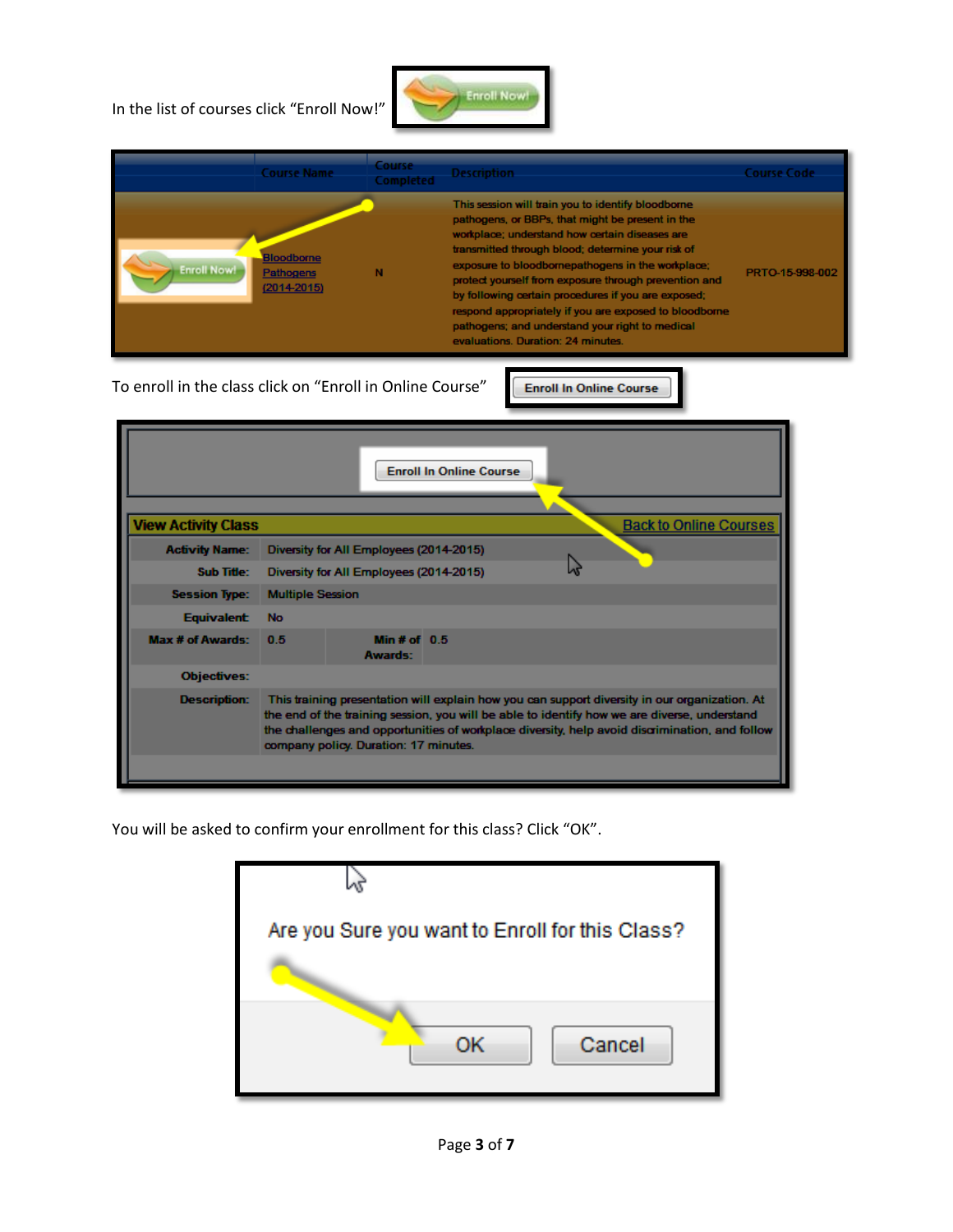Click on "Launch Course" to begin.





**Please note: make sure the speakers on your PC are on to hear the sound track.**

You course may take a few seconds to load.

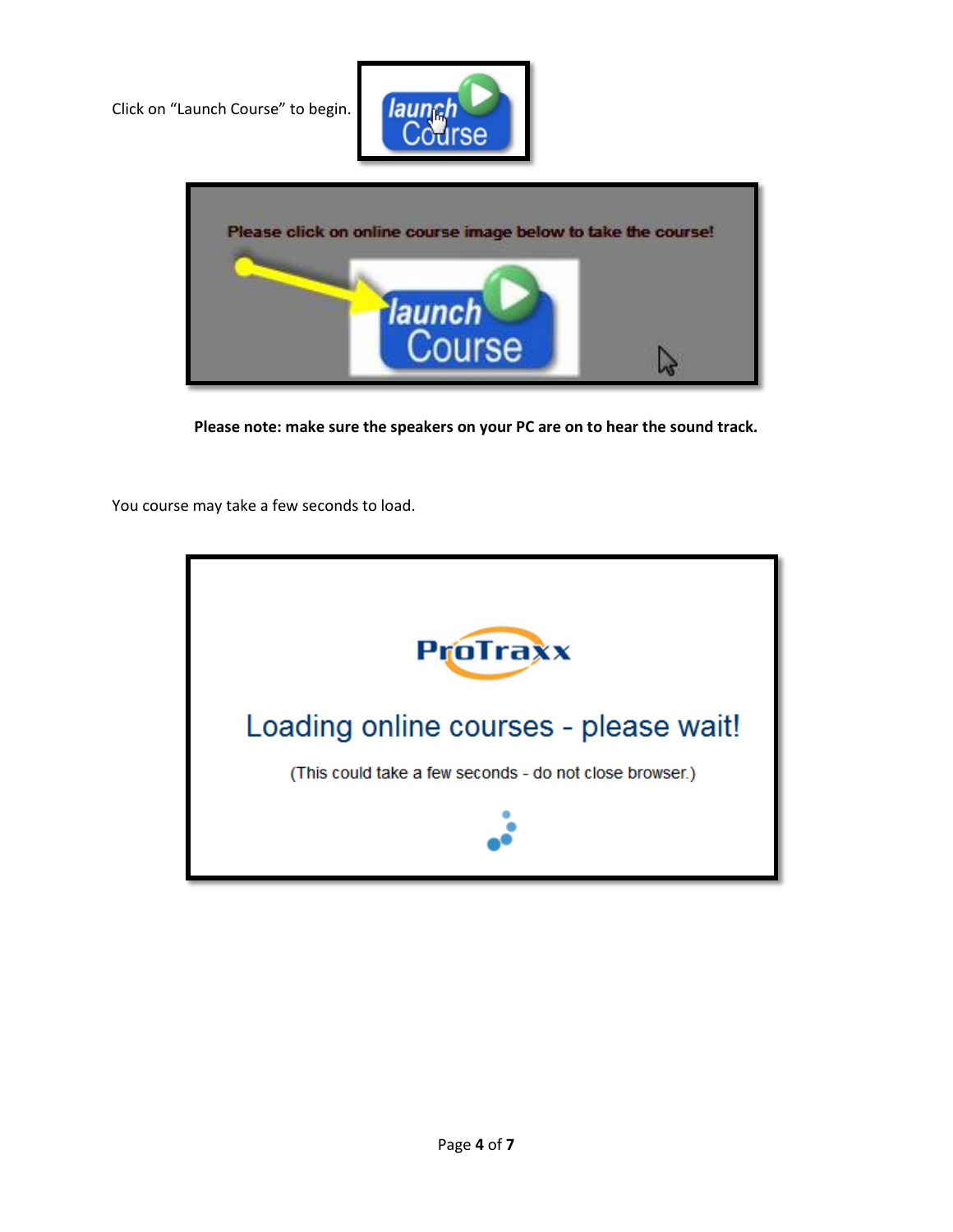When this screen displays, you are ready to go:



Page **5** of **7**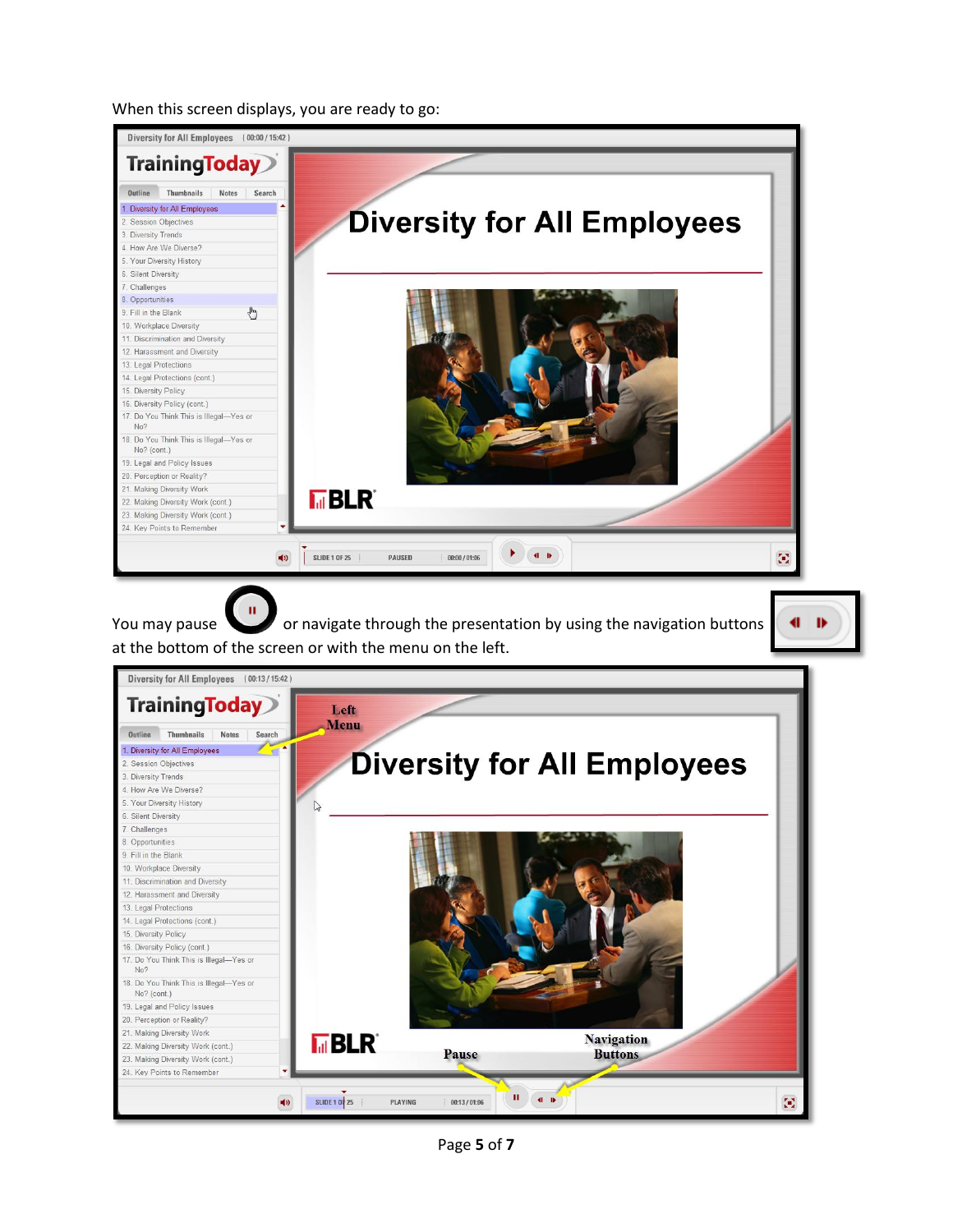At the end of each course there is a quiz. Answer each question and press the submit button.





Click the "Finish" button at the end of the quiz after you have received a passing score. 70% correct is considered a passing grade. You may review the course materials and retake the quiz as often as necessary.



Page **6** of **7**